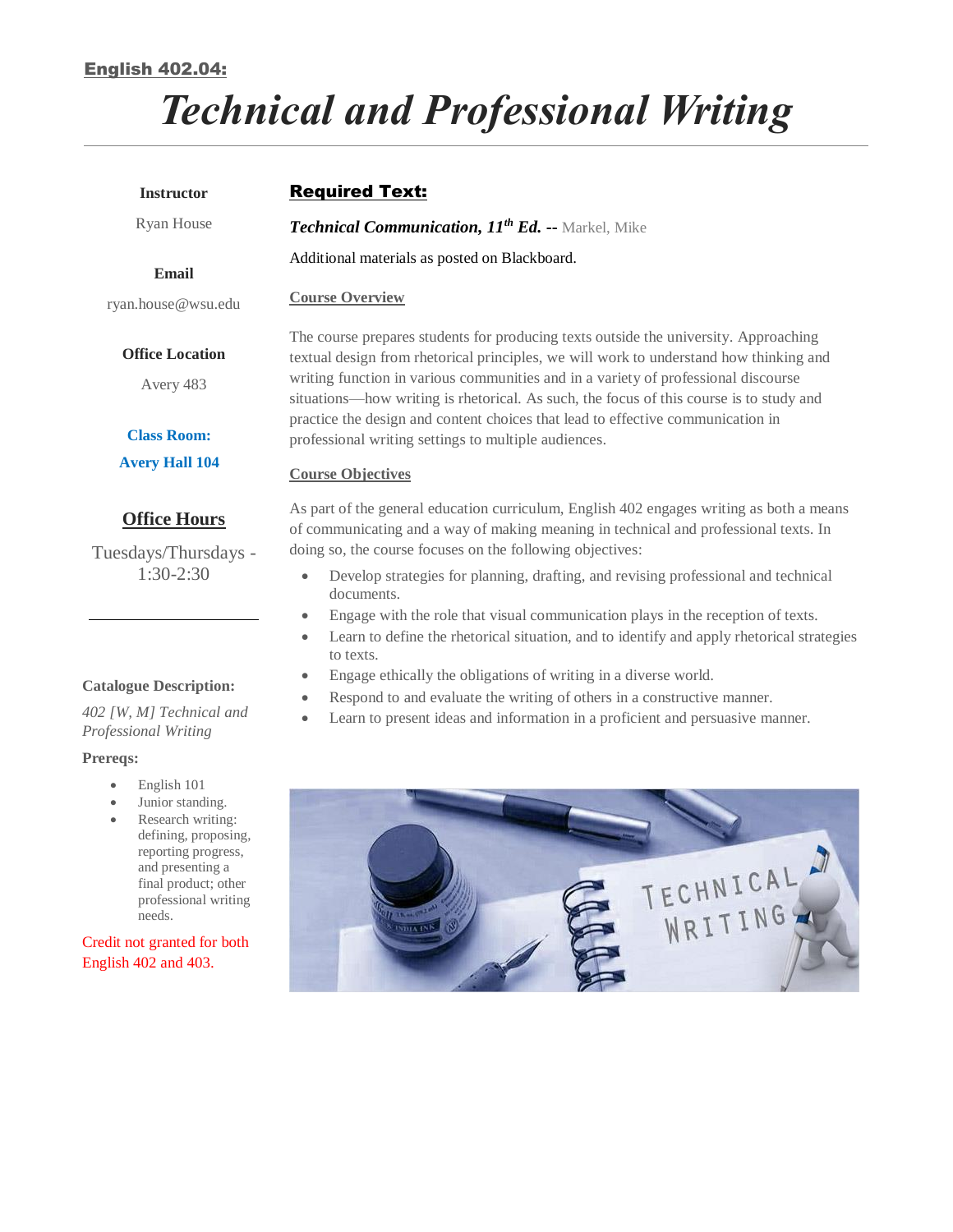|                                                 | At the end of this course, students<br>should be able to perform the<br>following:                                                                                                                                                                                                                                                                                                                                                                                                                                                                                                              | <b>Course topics that address</b><br>this learning outcome:                                                                                                                                                              | <b>Primary evaluation</b><br>of this outcome:                  |
|-------------------------------------------------|-------------------------------------------------------------------------------------------------------------------------------------------------------------------------------------------------------------------------------------------------------------------------------------------------------------------------------------------------------------------------------------------------------------------------------------------------------------------------------------------------------------------------------------------------------------------------------------------------|--------------------------------------------------------------------------------------------------------------------------------------------------------------------------------------------------------------------------|----------------------------------------------------------------|
| <b>Critical and</b><br><b>Creative Thinking</b> | Assess, identify, and prioritize the<br>needs of a particular writing situation<br>and audience.<br>Apply various organizational<br>$\bullet$<br>methods to information and determine<br>which method of presentation<br>communicates to the user most<br>effectively.<br>Analyze documentation needs and<br>$\bullet$<br>develop new methods of organization<br>to match those needs.<br>Assess their own work as well as<br>the work of others, identify strategies<br>for making a document more effective,<br>and provide feedback constructively.                                          | Defining communications<br>$\bullet$<br>objectives<br>Planning persuasive<br>$\bullet$<br>strategies<br>Planning for usability<br><b>Conducting Reader-</b><br><b>Centered Research</b>                                  | Informal writings,<br>workshops, formal<br>writing assignments |
| <b>Information</b><br>Literacy                  | Understand professional writing as<br>an intermixing of industry, government,<br>and public discourses that socially<br>constructs the ideological assumptions<br>that lead to changes in perception and<br>value judgments.<br>• Combine elements of visual rhetoric<br>with verbal content in order to address<br>a rhetorical situation effectively.<br>Analyze various professional writing<br>genres (both print and multimedia) and<br>consider how their stylistic constraints<br>(and potentials) affect what can and<br>cannot be represented in those<br>documents.                   | Using seven reader-<br>centered organizational<br>patterns<br>Creating eleven types of<br>graphics<br>Drafting paragraphs,<br>sections, and chapters<br>Beginning a communication<br>$\bullet$<br>Ending a communication | Informal writings,<br>workshops, formal<br>writing assignments |
| Communication                                   | Examine how purposes, audiences,<br>$\bullet$<br>contexts, and forms affect the writer's<br>and reader's stances toward the<br>content of a document and are able to<br>consider how these elements interact<br>in order to communicate effectively.<br>Understand how readers use a<br>$\bullet$<br>document and are able to make a<br>document's content accessible by<br>leading a reader's eye with various<br>formatting techniques.<br>Use the conventions of Standard<br>$\bullet$<br>Written English effectively and translate<br>among organizational and intercultural<br>variations. | Designing reader-centered<br>$\bullet$<br>pages and documents<br>Creating reader-centered<br>graphics<br>Principles of graphic design<br>Writing reader-centered<br>letters and memos                                    | Informal writings,<br>workshops, formal<br>writing assignments |
| <b>Diversity</b>                                | Understand how rhetorical effects,<br>$\bullet$<br>which are culturally active, extend<br>beyond the individual and the<br>workplace.<br>Understand how professional<br>communication literacies instantiate<br>and maintain dominant ideologies and<br>knowledge systems.<br>Identify cultural differences,<br>understand their effects on<br>communication practices, and adapt<br>content and form to address the<br>globalization and localization of<br>documents effectively.                                                                                                             | Describe reader's cultural<br>characteristics<br>Identify communication's<br>$\bullet$<br>stakeholders<br>Determine readers' cultural<br>expectations about what makes<br>a communication usable                         | Informal writings,<br>workshops, formal<br>writing assignments |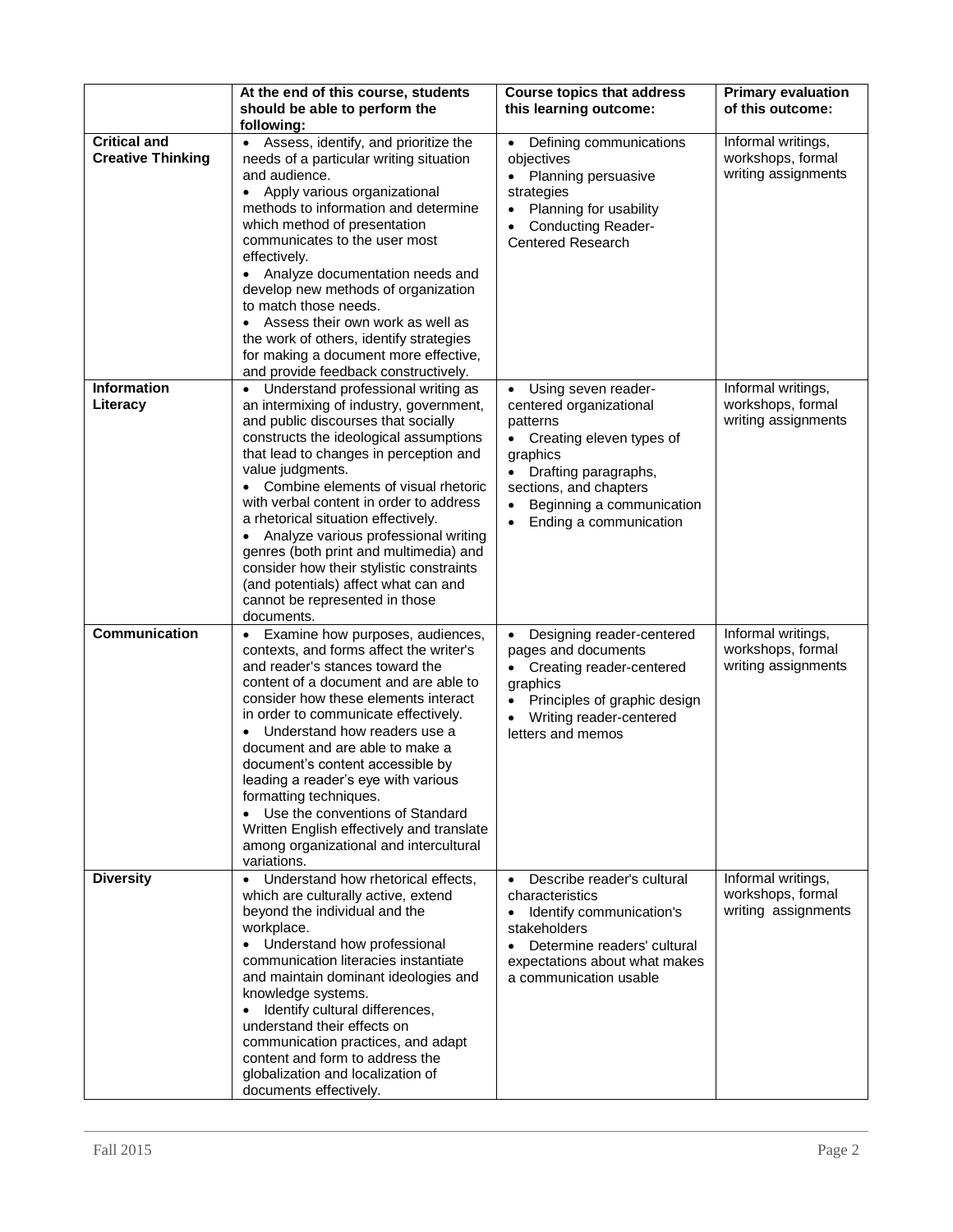### **Formal Writing Projects**:

All of the writing activities and discussions we generate are designed to help you complete four formal assignments:

- A rhetorical analysis memo (15%),
- A job application packet (30%),
- A researched recommendation memo (30%)
- A project proposal and collaborative repurposing project (15%)
- Plus:
- Professionalism and participation (10%)

For each major assignment, you will submit a draft for peer review and then revise for final submission. You will need to have completed all first drafts on time in order to submit final drafts for evaluation.

The assignment sequence was designed so that students would:

- *first*, recognize and analyze rhetorical choices in other's professional writing;
- *second*, construct a version of themselves through choices of rhetoric and design to effectively meet the needs of the purpose/audience,
- *thirdly*, conduct research in order to recommend suitable solutions to a defined problem,
- and *finally*, plan and coordinate a redesign of a research project with a group.

#### **Workshops / Peer Review:**

This class is built upon the idea that providing and receiving peer feedback are essential elements of writing and revision. All writing is done within or across communities and requires a back and forth exchange. For each workshop/peer activity, you must come to class with a draft for peer review and be prepared to participate in peer response.

#### **In-Class Activities:**

In response to readings and/or class discussion, I will ask you to complete a combination of writing activities: quizzes, group work, analyses of case studies, rhetorical exercises, etc. In each case, I will provide you with a specific question or prompt to get you started. These writing activities will allow you to try out and reflect on course content and rhetorical strategies and are imperative to meeting the course goals.

#### **Group Meetings:**

Because schedules rarely align in the outside world, some class days are designated as group meetings for the final project. It is vitally important to be present on those days, as your group is dependent on you to help produce the final product. Unfortunately, some absences are unavoidable. In instances such as these, you should take the initiative to contact your group as early as possible to make arrangements. Remember that your team members will evaluate your participation at the end of the project.

#### **Evaluation**:

Your final grade will be calculated according to the following percentages (and adjusted for absences and/or late and missing work):

| <b>Formal Writing Assignments</b>                | 80% |
|--------------------------------------------------|-----|
| <b>Writing Activities / In-class Assignments</b> | 20% |

#### **Attendance:**

Due to the collaborative nature of this class, regular attendance is required. Students are afforded two (2) absences. Absences beyond the second will negatively impact the student's final grade for the course. Absences exceeding four (4) will result in a failing grade for the class. Keep this in mind: there are no "excused" absences (with the exception of school sponsored activities). If you miss, you miss.

#### **Communications:**